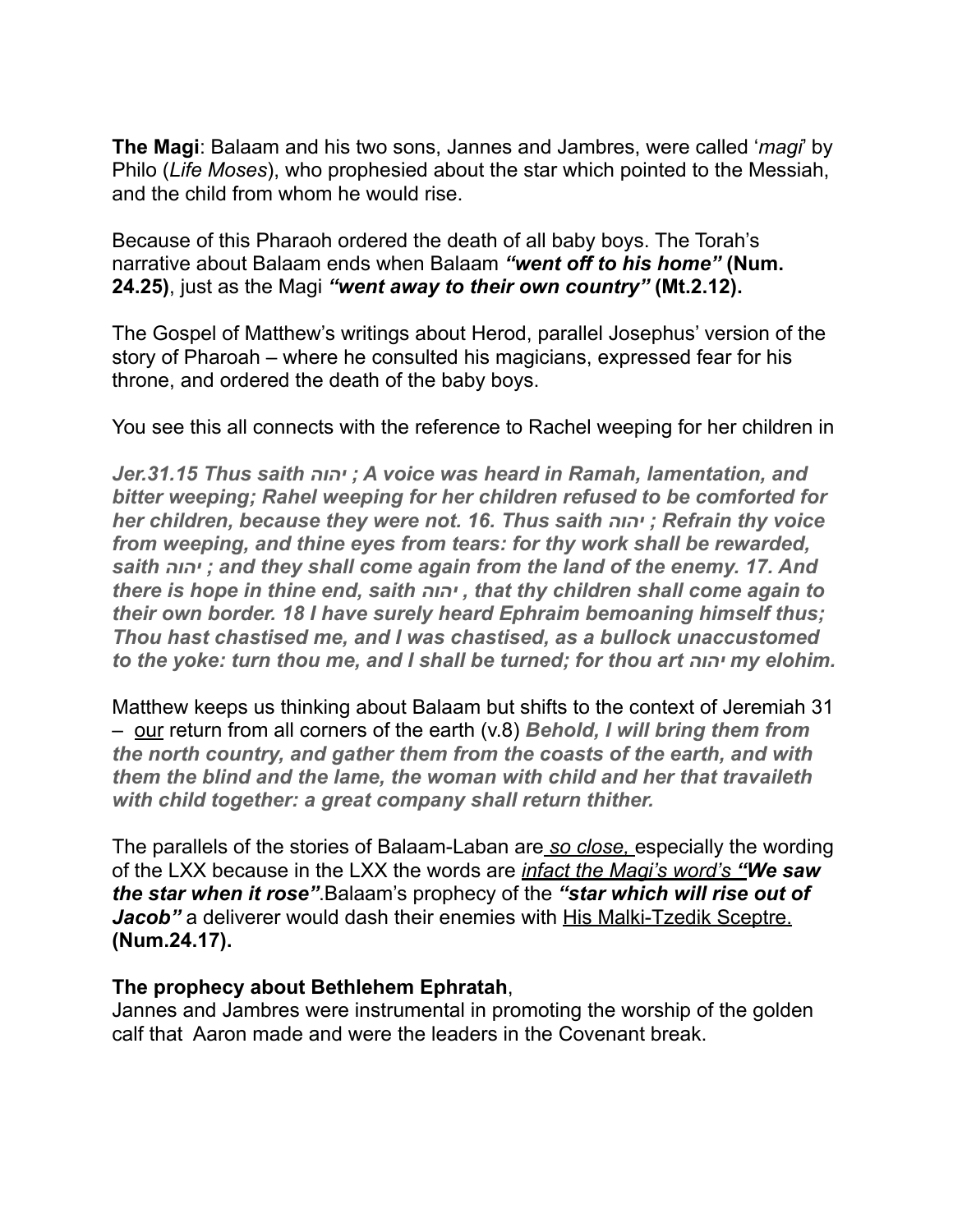That's why Paul refers to their treachery as he's on his voyages teaching that the breach has been restored and that we're no longer under the BoL schoolmaster and the religious magic of the sons of Balaam.

Paul's so brilliant, why did he use the phrase schoolmaster when talking about the BoL?

He knew that it was Jannes and Jambres who promoted the Golden Calf worship and consequential breach, and he knew that Jannes and Jambres were none other than Moshe's schoolmasters when he grew up in Pharoah's court!

None of us are to be under the influence of the schoolmasters, not their magic, not their rebellion and not the imposed law consequences to their council!

Beware that the treacherous occult ways of Jannes and Jambres, the son's of Balaam have always tried to influence the believing remnant and are ramping up tremendously in these days:

The white stone, 5 interpretations:

- I. Ancient jurors signified innocence by casting a white pebble into an urn
- II. A sign that you made it to the finish line, the good day, there was an Tharcian custom of marking every good day by a white stone
- III. A *tessera*, that serves as the token for admission into the Marriage supper of the Lamb
- IV. A reward given to the victors, those who come out of the tribulation that are now able to cease from further tribulation
- V. The Melchizedik priesthood of overcomes are rewarded by Yahusha with the Urim from His Melchizedik breastplate

# *Jezebel*

*18 And to the teaching overseer of the congregation in Thyatira write; These things says the Son of vuvh, who has eyes like a flame of fire, and His feet are like fine brass; 19 I know your mitzvoth, and ahava, and service, and emunah, and your endurance, and your mitzvoth; and the last to be more than the first. 20 But I have a few things against you, because you allow that woman Isavel, who called herself a neviyah, to teach and to seduce My avadim to commit fornication, and to eat things sacrificed to idols. 21 And I gave her time to make teshuvah from her fornication; and she repented not. 22 See, I will cast her into a coffin, and them that commit adultery with her into Great Tribulation, unless they*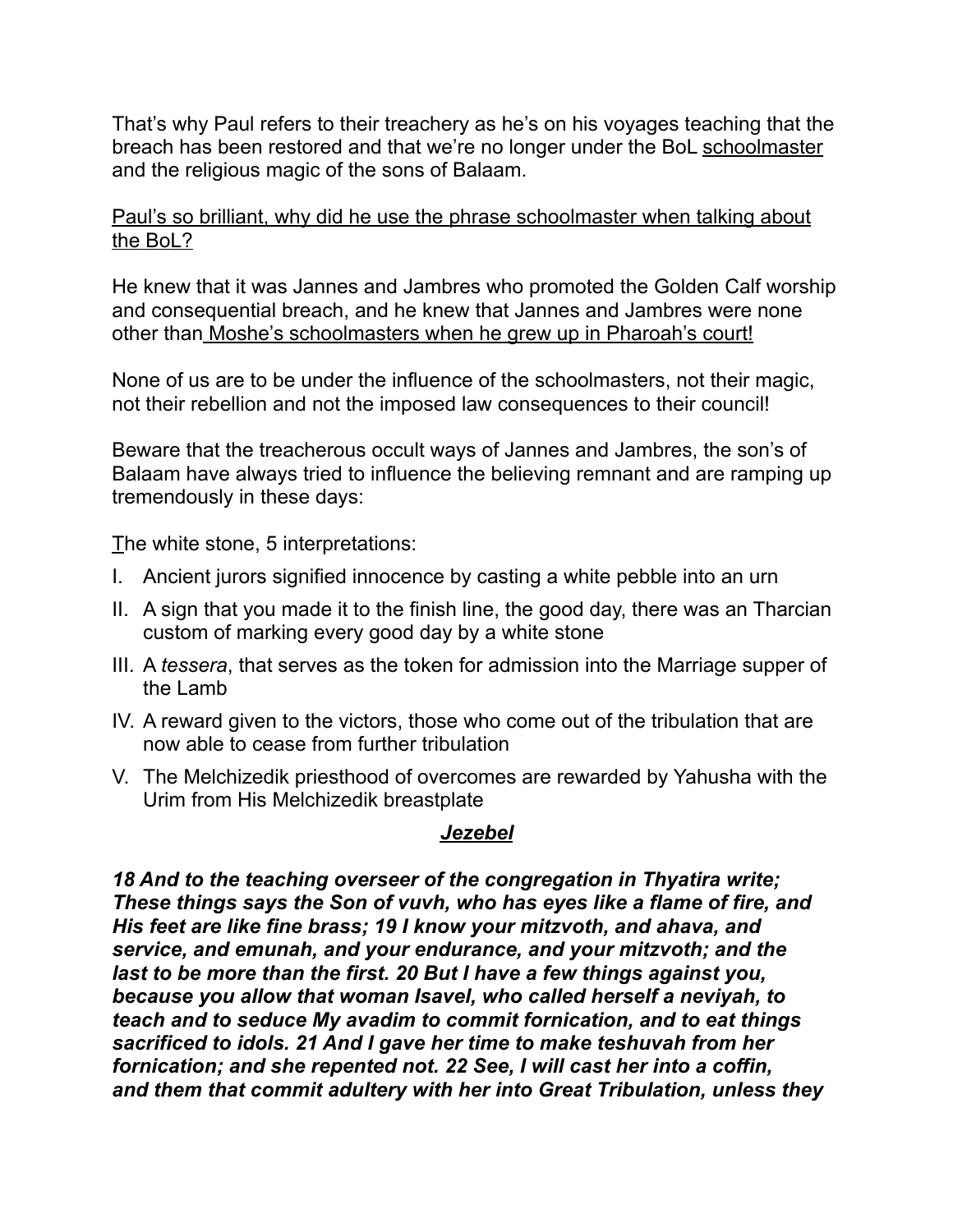### *make teshuvah from their deeds. 23 And I will kill her children with death; and all the Yisraelite congregations shall know that I am He who searches the minds and levavot: and I will give to every one of you according to your wicked deeds.*

The voice of the prophet that once inspired her, she now wants to silence and hear no more.

Entitlement is one of the roots to a Jezebel spirit. *"Why should they have that, why do they get to make the decision."* Jezebel truly believed she was entitled to the vineyard

### 1 Ki. 19:2 *Then Jezebel sent a messenger to Elijah, saying, "So may the gods do to me and more also, if I do not make your life as the life of one of them by this time tomorrow."*

The spirit of Jezebel will send messengers, today text messenger rather than go speak to the prophets - the leader face to face.

*1 Ki 21:7 But Jezebel his wife came to him and said to him, "Why is your spirit so vexed that you eat no food?"* 

Unhealed deep heart issues of bitterness will awaken this spirit and open a door of chaos and destruction to those who tolerate it in their midst.

*1 Ki 21:8 So she wrote letters in Ahab's name and sealed them with his seal, and she sent the letters to the elders and the leaders who lived with Naboth in his city.* 

Ultimately the spirit of Jezebel wants the vineyard, wherever fruit is being produced and to do it she'll start an email chain, sending letters to get the ball rolling.

It'll twist the truth, defame, placing guilt, manipulate, control, steal, destroy and even try to metaphorically kill a ministry or the one who's position it covets to obtain it.

Yahusha warns us here in Rev 2 not to tolerate, try to please or ignore the Jezebel in their midst or it will be suicidal for their lives and those around them.

#### **Jezebellian traits to be aware of:**